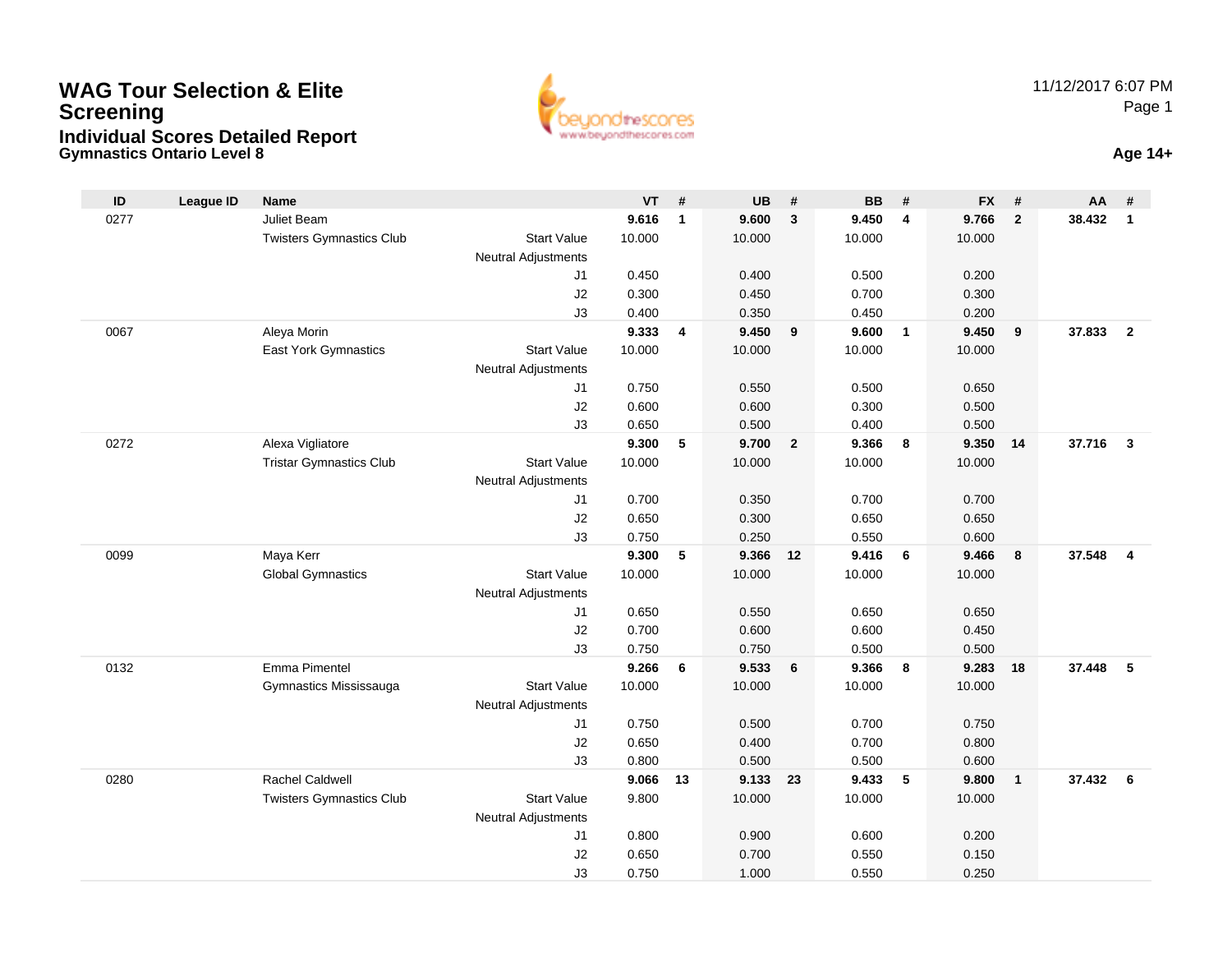| 9<br>0281<br>9.516<br>$\overline{7}$<br>9.583<br>$\overline{2}$<br>9.450<br>37.382<br>$\overline{7}$<br>Lexie Delisle<br>8.833<br>19<br><b>Start Value</b><br>10.000<br>10.000<br><b>Twisters Gymnastics Club</b><br>10.000<br>10.000<br><b>Neutral Adjustments</b><br>1.350<br>0.550<br>0.350<br>0.500<br>J1<br>J2<br>1.050<br>0.500<br>0.700<br>0.450<br>J3<br>1.100<br>0.400<br>0.450<br>0.450<br>0078<br>Hannah Jones<br>9.016<br>15<br>9.750<br>26<br>9.600<br>5<br>37.299<br>8<br>$\mathbf{1}$<br>8.933<br><b>Start Value</b><br><b>Futures Gymnastics</b><br>10.000<br>10.000<br>10.000<br>10.000<br><b>Neutral Adjustments</b><br>0.950<br>0.300<br>1.200<br>0.500<br>J1<br>J2<br>1.000<br>0.350<br>1.000<br>0.250<br>J3<br>1.000<br>1.000<br>0.200<br>0.350<br>0257<br>Jessica French<br>9.133<br>11<br>$\overline{7}$<br>9.483<br>$\overline{7}$<br>37.232<br>- 9<br>9.233<br>19<br>9.383<br><b>Start Value</b><br>10.000<br><b>Synergy Gymnastics</b><br>10.000<br>10.000<br>10.000<br><b>Neutral Adjustments</b><br>0.850<br>0.750<br>0.750<br>0.550<br>J1<br>0.900<br>0.600<br>0.500<br>J <sub>2</sub><br>0.800<br>0.850<br>0.500<br>0.500<br>J3<br>0.750<br>0006<br>Jocelyn Ruhl<br>9.333<br>9.350<br>22<br>9.483<br>$\overline{7}$<br>37.199 10<br>$\overline{\mathbf{4}}$<br>13<br>9.033<br><b>Start Value</b><br><b>Alliston Gymnastics Club</b><br>10.000<br>10.000<br>10.000<br>10.000<br><b>Neutral Adjustments</b><br>0.700<br>0.750<br>0.950<br>0.550<br>J1<br>0.650<br>0.550<br>J <sub>2</sub><br>0.550<br>1.000<br>J3<br>0.650<br>0.950<br>0.650<br>0.450<br>0069<br>Sarah Gantlett<br>9.166<br>10<br>9.350<br>8<br>9.283<br>37.165 11<br>13<br>9.366<br>18<br>Forest City Gym Club<br><b>Start Value</b><br>10.000<br>10.000<br>10.000<br>10.000<br><b>Neutral Adjustments</b><br>0.800<br>0.550<br>0.750<br>0.650<br>J1<br>0.950<br>0.600<br>0.850<br>J <sub>2</sub><br>0.600<br>J3<br>0.750<br>0.550<br>0.800<br>0.650<br>0022<br>Katelyn Kettle<br>9.266<br>6<br>9.300<br>9.450<br>36.982 12<br>8.966<br>30<br>10<br>9<br><b>Start Value</b><br><b>Burlington Gymnastics Club</b><br>10.000<br>10.000<br>10.000<br>10.000<br><b>Neutral Adjustments</b><br>0.500<br>0.600<br>0.800<br>0.900<br>J1<br>J <sub>2</sub><br>0.700<br>1.200<br>0.800<br>0.500<br>0.700<br>0.800<br>0.550<br>J3<br>1.000<br>0075<br>9.300 5<br>9.533<br>8.866 29<br>9.250 20<br>36.949 13<br>Lauren Burnham<br>6<br><b>Futures Gymnastics</b><br><b>Start Value</b><br>10.000<br>10.000<br>10.000<br>10.000<br><b>Neutral Adjustments</b> | <b>WAG Tour Selection &amp; Elite</b><br><b>Screening</b><br><b>Individual Scores Detailed Report</b> |    | OtheSCOCES<br>www.beyondthescores.com |       |       |       | 11/12/2017 6:07 PM | Page 2 |
|------------------------------------------------------------------------------------------------------------------------------------------------------------------------------------------------------------------------------------------------------------------------------------------------------------------------------------------------------------------------------------------------------------------------------------------------------------------------------------------------------------------------------------------------------------------------------------------------------------------------------------------------------------------------------------------------------------------------------------------------------------------------------------------------------------------------------------------------------------------------------------------------------------------------------------------------------------------------------------------------------------------------------------------------------------------------------------------------------------------------------------------------------------------------------------------------------------------------------------------------------------------------------------------------------------------------------------------------------------------------------------------------------------------------------------------------------------------------------------------------------------------------------------------------------------------------------------------------------------------------------------------------------------------------------------------------------------------------------------------------------------------------------------------------------------------------------------------------------------------------------------------------------------------------------------------------------------------------------------------------------------------------------------------------------------------------------------------------------------------------------------------------------------------------------------------------------------------------------------------------------------------------------------------------------------------------------------------------------------------------------------------------------------------------------------------------------------------------------------------------------------------------------------------------|-------------------------------------------------------------------------------------------------------|----|---------------------------------------|-------|-------|-------|--------------------|--------|
|                                                                                                                                                                                                                                                                                                                                                                                                                                                                                                                                                                                                                                                                                                                                                                                                                                                                                                                                                                                                                                                                                                                                                                                                                                                                                                                                                                                                                                                                                                                                                                                                                                                                                                                                                                                                                                                                                                                                                                                                                                                                                                                                                                                                                                                                                                                                                                                                                                                                                                                                                |                                                                                                       |    |                                       |       |       |       |                    |        |
|                                                                                                                                                                                                                                                                                                                                                                                                                                                                                                                                                                                                                                                                                                                                                                                                                                                                                                                                                                                                                                                                                                                                                                                                                                                                                                                                                                                                                                                                                                                                                                                                                                                                                                                                                                                                                                                                                                                                                                                                                                                                                                                                                                                                                                                                                                                                                                                                                                                                                                                                                |                                                                                                       |    |                                       |       |       |       |                    |        |
|                                                                                                                                                                                                                                                                                                                                                                                                                                                                                                                                                                                                                                                                                                                                                                                                                                                                                                                                                                                                                                                                                                                                                                                                                                                                                                                                                                                                                                                                                                                                                                                                                                                                                                                                                                                                                                                                                                                                                                                                                                                                                                                                                                                                                                                                                                                                                                                                                                                                                                                                                |                                                                                                       |    |                                       |       |       |       |                    |        |
|                                                                                                                                                                                                                                                                                                                                                                                                                                                                                                                                                                                                                                                                                                                                                                                                                                                                                                                                                                                                                                                                                                                                                                                                                                                                                                                                                                                                                                                                                                                                                                                                                                                                                                                                                                                                                                                                                                                                                                                                                                                                                                                                                                                                                                                                                                                                                                                                                                                                                                                                                |                                                                                                       |    |                                       |       |       |       |                    |        |
|                                                                                                                                                                                                                                                                                                                                                                                                                                                                                                                                                                                                                                                                                                                                                                                                                                                                                                                                                                                                                                                                                                                                                                                                                                                                                                                                                                                                                                                                                                                                                                                                                                                                                                                                                                                                                                                                                                                                                                                                                                                                                                                                                                                                                                                                                                                                                                                                                                                                                                                                                |                                                                                                       |    |                                       |       |       |       |                    |        |
|                                                                                                                                                                                                                                                                                                                                                                                                                                                                                                                                                                                                                                                                                                                                                                                                                                                                                                                                                                                                                                                                                                                                                                                                                                                                                                                                                                                                                                                                                                                                                                                                                                                                                                                                                                                                                                                                                                                                                                                                                                                                                                                                                                                                                                                                                                                                                                                                                                                                                                                                                |                                                                                                       |    |                                       |       |       |       |                    |        |
|                                                                                                                                                                                                                                                                                                                                                                                                                                                                                                                                                                                                                                                                                                                                                                                                                                                                                                                                                                                                                                                                                                                                                                                                                                                                                                                                                                                                                                                                                                                                                                                                                                                                                                                                                                                                                                                                                                                                                                                                                                                                                                                                                                                                                                                                                                                                                                                                                                                                                                                                                |                                                                                                       |    |                                       |       |       |       |                    |        |
|                                                                                                                                                                                                                                                                                                                                                                                                                                                                                                                                                                                                                                                                                                                                                                                                                                                                                                                                                                                                                                                                                                                                                                                                                                                                                                                                                                                                                                                                                                                                                                                                                                                                                                                                                                                                                                                                                                                                                                                                                                                                                                                                                                                                                                                                                                                                                                                                                                                                                                                                                |                                                                                                       |    |                                       |       |       |       |                    |        |
|                                                                                                                                                                                                                                                                                                                                                                                                                                                                                                                                                                                                                                                                                                                                                                                                                                                                                                                                                                                                                                                                                                                                                                                                                                                                                                                                                                                                                                                                                                                                                                                                                                                                                                                                                                                                                                                                                                                                                                                                                                                                                                                                                                                                                                                                                                                                                                                                                                                                                                                                                |                                                                                                       |    |                                       |       |       |       |                    |        |
|                                                                                                                                                                                                                                                                                                                                                                                                                                                                                                                                                                                                                                                                                                                                                                                                                                                                                                                                                                                                                                                                                                                                                                                                                                                                                                                                                                                                                                                                                                                                                                                                                                                                                                                                                                                                                                                                                                                                                                                                                                                                                                                                                                                                                                                                                                                                                                                                                                                                                                                                                |                                                                                                       |    |                                       |       |       |       |                    |        |
|                                                                                                                                                                                                                                                                                                                                                                                                                                                                                                                                                                                                                                                                                                                                                                                                                                                                                                                                                                                                                                                                                                                                                                                                                                                                                                                                                                                                                                                                                                                                                                                                                                                                                                                                                                                                                                                                                                                                                                                                                                                                                                                                                                                                                                                                                                                                                                                                                                                                                                                                                |                                                                                                       |    |                                       |       |       |       |                    |        |
|                                                                                                                                                                                                                                                                                                                                                                                                                                                                                                                                                                                                                                                                                                                                                                                                                                                                                                                                                                                                                                                                                                                                                                                                                                                                                                                                                                                                                                                                                                                                                                                                                                                                                                                                                                                                                                                                                                                                                                                                                                                                                                                                                                                                                                                                                                                                                                                                                                                                                                                                                |                                                                                                       |    |                                       |       |       |       |                    |        |
|                                                                                                                                                                                                                                                                                                                                                                                                                                                                                                                                                                                                                                                                                                                                                                                                                                                                                                                                                                                                                                                                                                                                                                                                                                                                                                                                                                                                                                                                                                                                                                                                                                                                                                                                                                                                                                                                                                                                                                                                                                                                                                                                                                                                                                                                                                                                                                                                                                                                                                                                                |                                                                                                       |    |                                       |       |       |       |                    |        |
|                                                                                                                                                                                                                                                                                                                                                                                                                                                                                                                                                                                                                                                                                                                                                                                                                                                                                                                                                                                                                                                                                                                                                                                                                                                                                                                                                                                                                                                                                                                                                                                                                                                                                                                                                                                                                                                                                                                                                                                                                                                                                                                                                                                                                                                                                                                                                                                                                                                                                                                                                |                                                                                                       |    |                                       |       |       |       |                    |        |
|                                                                                                                                                                                                                                                                                                                                                                                                                                                                                                                                                                                                                                                                                                                                                                                                                                                                                                                                                                                                                                                                                                                                                                                                                                                                                                                                                                                                                                                                                                                                                                                                                                                                                                                                                                                                                                                                                                                                                                                                                                                                                                                                                                                                                                                                                                                                                                                                                                                                                                                                                |                                                                                                       |    |                                       |       |       |       |                    |        |
|                                                                                                                                                                                                                                                                                                                                                                                                                                                                                                                                                                                                                                                                                                                                                                                                                                                                                                                                                                                                                                                                                                                                                                                                                                                                                                                                                                                                                                                                                                                                                                                                                                                                                                                                                                                                                                                                                                                                                                                                                                                                                                                                                                                                                                                                                                                                                                                                                                                                                                                                                |                                                                                                       |    |                                       |       |       |       |                    |        |
|                                                                                                                                                                                                                                                                                                                                                                                                                                                                                                                                                                                                                                                                                                                                                                                                                                                                                                                                                                                                                                                                                                                                                                                                                                                                                                                                                                                                                                                                                                                                                                                                                                                                                                                                                                                                                                                                                                                                                                                                                                                                                                                                                                                                                                                                                                                                                                                                                                                                                                                                                |                                                                                                       |    |                                       |       |       |       |                    |        |
|                                                                                                                                                                                                                                                                                                                                                                                                                                                                                                                                                                                                                                                                                                                                                                                                                                                                                                                                                                                                                                                                                                                                                                                                                                                                                                                                                                                                                                                                                                                                                                                                                                                                                                                                                                                                                                                                                                                                                                                                                                                                                                                                                                                                                                                                                                                                                                                                                                                                                                                                                |                                                                                                       |    |                                       |       |       |       |                    |        |
|                                                                                                                                                                                                                                                                                                                                                                                                                                                                                                                                                                                                                                                                                                                                                                                                                                                                                                                                                                                                                                                                                                                                                                                                                                                                                                                                                                                                                                                                                                                                                                                                                                                                                                                                                                                                                                                                                                                                                                                                                                                                                                                                                                                                                                                                                                                                                                                                                                                                                                                                                |                                                                                                       |    |                                       |       |       |       |                    |        |
|                                                                                                                                                                                                                                                                                                                                                                                                                                                                                                                                                                                                                                                                                                                                                                                                                                                                                                                                                                                                                                                                                                                                                                                                                                                                                                                                                                                                                                                                                                                                                                                                                                                                                                                                                                                                                                                                                                                                                                                                                                                                                                                                                                                                                                                                                                                                                                                                                                                                                                                                                |                                                                                                       |    |                                       |       |       |       |                    |        |
|                                                                                                                                                                                                                                                                                                                                                                                                                                                                                                                                                                                                                                                                                                                                                                                                                                                                                                                                                                                                                                                                                                                                                                                                                                                                                                                                                                                                                                                                                                                                                                                                                                                                                                                                                                                                                                                                                                                                                                                                                                                                                                                                                                                                                                                                                                                                                                                                                                                                                                                                                |                                                                                                       |    |                                       |       |       |       |                    |        |
|                                                                                                                                                                                                                                                                                                                                                                                                                                                                                                                                                                                                                                                                                                                                                                                                                                                                                                                                                                                                                                                                                                                                                                                                                                                                                                                                                                                                                                                                                                                                                                                                                                                                                                                                                                                                                                                                                                                                                                                                                                                                                                                                                                                                                                                                                                                                                                                                                                                                                                                                                |                                                                                                       |    |                                       |       |       |       |                    |        |
|                                                                                                                                                                                                                                                                                                                                                                                                                                                                                                                                                                                                                                                                                                                                                                                                                                                                                                                                                                                                                                                                                                                                                                                                                                                                                                                                                                                                                                                                                                                                                                                                                                                                                                                                                                                                                                                                                                                                                                                                                                                                                                                                                                                                                                                                                                                                                                                                                                                                                                                                                |                                                                                                       |    |                                       |       |       |       |                    |        |
|                                                                                                                                                                                                                                                                                                                                                                                                                                                                                                                                                                                                                                                                                                                                                                                                                                                                                                                                                                                                                                                                                                                                                                                                                                                                                                                                                                                                                                                                                                                                                                                                                                                                                                                                                                                                                                                                                                                                                                                                                                                                                                                                                                                                                                                                                                                                                                                                                                                                                                                                                |                                                                                                       |    |                                       |       |       |       |                    |        |
|                                                                                                                                                                                                                                                                                                                                                                                                                                                                                                                                                                                                                                                                                                                                                                                                                                                                                                                                                                                                                                                                                                                                                                                                                                                                                                                                                                                                                                                                                                                                                                                                                                                                                                                                                                                                                                                                                                                                                                                                                                                                                                                                                                                                                                                                                                                                                                                                                                                                                                                                                |                                                                                                       |    |                                       |       |       |       |                    |        |
|                                                                                                                                                                                                                                                                                                                                                                                                                                                                                                                                                                                                                                                                                                                                                                                                                                                                                                                                                                                                                                                                                                                                                                                                                                                                                                                                                                                                                                                                                                                                                                                                                                                                                                                                                                                                                                                                                                                                                                                                                                                                                                                                                                                                                                                                                                                                                                                                                                                                                                                                                |                                                                                                       |    |                                       |       |       |       |                    |        |
|                                                                                                                                                                                                                                                                                                                                                                                                                                                                                                                                                                                                                                                                                                                                                                                                                                                                                                                                                                                                                                                                                                                                                                                                                                                                                                                                                                                                                                                                                                                                                                                                                                                                                                                                                                                                                                                                                                                                                                                                                                                                                                                                                                                                                                                                                                                                                                                                                                                                                                                                                |                                                                                                       |    |                                       |       |       |       |                    |        |
|                                                                                                                                                                                                                                                                                                                                                                                                                                                                                                                                                                                                                                                                                                                                                                                                                                                                                                                                                                                                                                                                                                                                                                                                                                                                                                                                                                                                                                                                                                                                                                                                                                                                                                                                                                                                                                                                                                                                                                                                                                                                                                                                                                                                                                                                                                                                                                                                                                                                                                                                                |                                                                                                       |    |                                       |       |       |       |                    |        |
|                                                                                                                                                                                                                                                                                                                                                                                                                                                                                                                                                                                                                                                                                                                                                                                                                                                                                                                                                                                                                                                                                                                                                                                                                                                                                                                                                                                                                                                                                                                                                                                                                                                                                                                                                                                                                                                                                                                                                                                                                                                                                                                                                                                                                                                                                                                                                                                                                                                                                                                                                |                                                                                                       |    |                                       |       |       |       |                    |        |
|                                                                                                                                                                                                                                                                                                                                                                                                                                                                                                                                                                                                                                                                                                                                                                                                                                                                                                                                                                                                                                                                                                                                                                                                                                                                                                                                                                                                                                                                                                                                                                                                                                                                                                                                                                                                                                                                                                                                                                                                                                                                                                                                                                                                                                                                                                                                                                                                                                                                                                                                                |                                                                                                       |    |                                       |       |       |       |                    |        |
|                                                                                                                                                                                                                                                                                                                                                                                                                                                                                                                                                                                                                                                                                                                                                                                                                                                                                                                                                                                                                                                                                                                                                                                                                                                                                                                                                                                                                                                                                                                                                                                                                                                                                                                                                                                                                                                                                                                                                                                                                                                                                                                                                                                                                                                                                                                                                                                                                                                                                                                                                |                                                                                                       |    |                                       |       |       |       |                    |        |
|                                                                                                                                                                                                                                                                                                                                                                                                                                                                                                                                                                                                                                                                                                                                                                                                                                                                                                                                                                                                                                                                                                                                                                                                                                                                                                                                                                                                                                                                                                                                                                                                                                                                                                                                                                                                                                                                                                                                                                                                                                                                                                                                                                                                                                                                                                                                                                                                                                                                                                                                                |                                                                                                       |    |                                       |       |       |       |                    |        |
|                                                                                                                                                                                                                                                                                                                                                                                                                                                                                                                                                                                                                                                                                                                                                                                                                                                                                                                                                                                                                                                                                                                                                                                                                                                                                                                                                                                                                                                                                                                                                                                                                                                                                                                                                                                                                                                                                                                                                                                                                                                                                                                                                                                                                                                                                                                                                                                                                                                                                                                                                |                                                                                                       |    |                                       |       |       |       |                    |        |
|                                                                                                                                                                                                                                                                                                                                                                                                                                                                                                                                                                                                                                                                                                                                                                                                                                                                                                                                                                                                                                                                                                                                                                                                                                                                                                                                                                                                                                                                                                                                                                                                                                                                                                                                                                                                                                                                                                                                                                                                                                                                                                                                                                                                                                                                                                                                                                                                                                                                                                                                                |                                                                                                       |    |                                       |       |       |       |                    |        |
|                                                                                                                                                                                                                                                                                                                                                                                                                                                                                                                                                                                                                                                                                                                                                                                                                                                                                                                                                                                                                                                                                                                                                                                                                                                                                                                                                                                                                                                                                                                                                                                                                                                                                                                                                                                                                                                                                                                                                                                                                                                                                                                                                                                                                                                                                                                                                                                                                                                                                                                                                |                                                                                                       |    |                                       |       |       |       |                    |        |
|                                                                                                                                                                                                                                                                                                                                                                                                                                                                                                                                                                                                                                                                                                                                                                                                                                                                                                                                                                                                                                                                                                                                                                                                                                                                                                                                                                                                                                                                                                                                                                                                                                                                                                                                                                                                                                                                                                                                                                                                                                                                                                                                                                                                                                                                                                                                                                                                                                                                                                                                                |                                                                                                       |    |                                       |       |       |       |                    |        |
|                                                                                                                                                                                                                                                                                                                                                                                                                                                                                                                                                                                                                                                                                                                                                                                                                                                                                                                                                                                                                                                                                                                                                                                                                                                                                                                                                                                                                                                                                                                                                                                                                                                                                                                                                                                                                                                                                                                                                                                                                                                                                                                                                                                                                                                                                                                                                                                                                                                                                                                                                |                                                                                                       |    |                                       |       |       |       |                    |        |
|                                                                                                                                                                                                                                                                                                                                                                                                                                                                                                                                                                                                                                                                                                                                                                                                                                                                                                                                                                                                                                                                                                                                                                                                                                                                                                                                                                                                                                                                                                                                                                                                                                                                                                                                                                                                                                                                                                                                                                                                                                                                                                                                                                                                                                                                                                                                                                                                                                                                                                                                                |                                                                                                       |    |                                       |       |       |       |                    |        |
|                                                                                                                                                                                                                                                                                                                                                                                                                                                                                                                                                                                                                                                                                                                                                                                                                                                                                                                                                                                                                                                                                                                                                                                                                                                                                                                                                                                                                                                                                                                                                                                                                                                                                                                                                                                                                                                                                                                                                                                                                                                                                                                                                                                                                                                                                                                                                                                                                                                                                                                                                |                                                                                                       |    |                                       |       |       |       |                    |        |
|                                                                                                                                                                                                                                                                                                                                                                                                                                                                                                                                                                                                                                                                                                                                                                                                                                                                                                                                                                                                                                                                                                                                                                                                                                                                                                                                                                                                                                                                                                                                                                                                                                                                                                                                                                                                                                                                                                                                                                                                                                                                                                                                                                                                                                                                                                                                                                                                                                                                                                                                                |                                                                                                       | J1 | 0.700                                 | 0.600 | 1.300 | 0.650 |                    |        |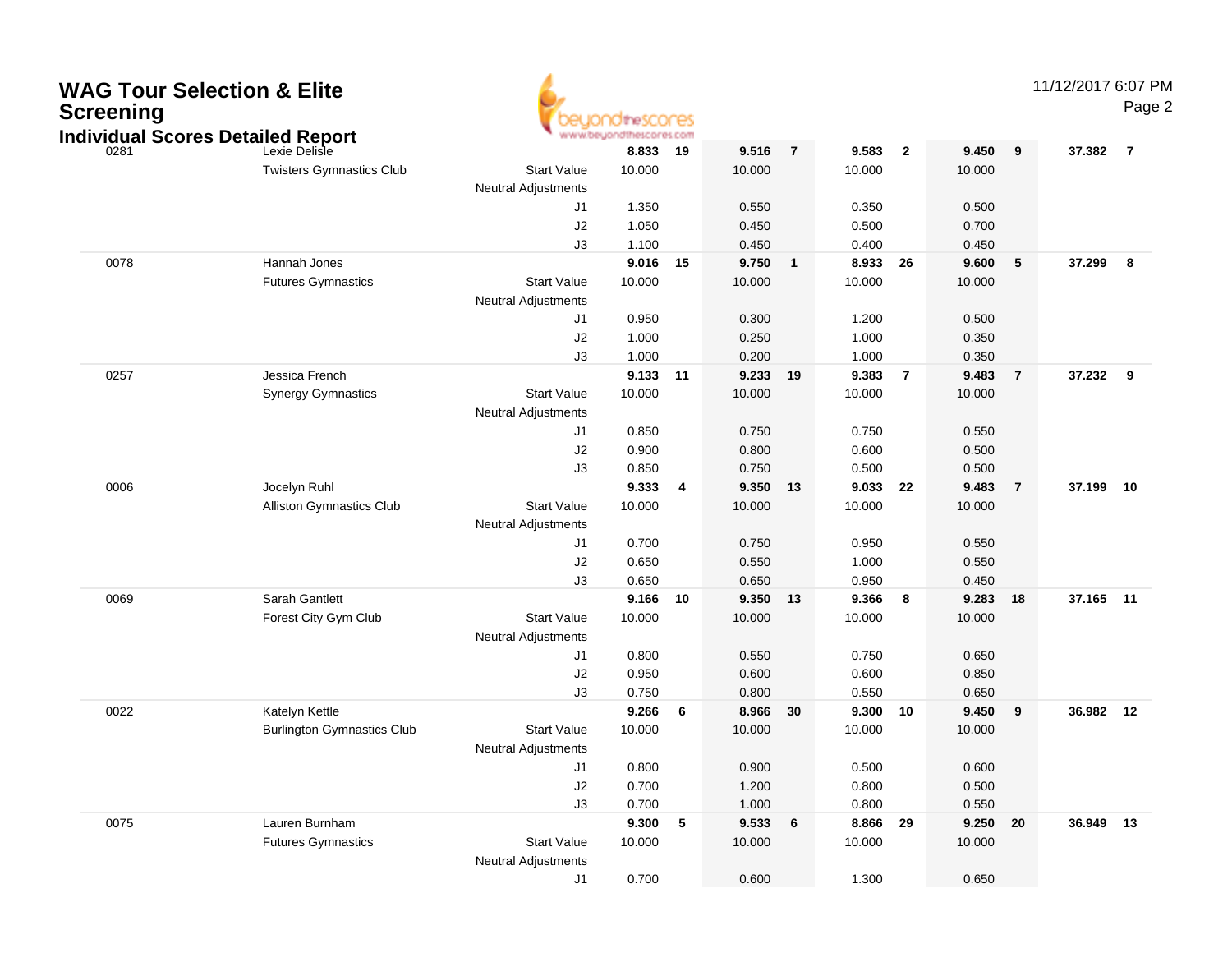

11/12/2017 6:07 PM

Page 3

|      |                                 | J2                         | 0.600          |    | 0.450          |                | 1.000          |    | 0.750          |    |           |    |
|------|---------------------------------|----------------------------|----------------|----|----------------|----------------|----------------|----|----------------|----|-----------|----|
|      |                                 | J3                         | 0.800          |    | 0.350          |                | 1.100          |    | 0.850          |    |           |    |
| 0135 | Liana Spano                     |                            | 9.050          | 14 | 9.283          | 16             | 9.266          | 12 | 9.283          | 18 | 36.882    | 14 |
|      | Gymnastics Mississauga          | <b>Start Value</b>         | 9.800          |    | 10.000         |                | 10.000         |    | 10.000         |    |           |    |
|      |                                 | <b>Neutral Adjustments</b> |                |    |                |                |                |    |                |    |           |    |
|      |                                 | J1                         | 0.700          |    | 0.600          |                | 0.950          |    | 0.650          |    |           |    |
|      |                                 | J2                         | 0.750          |    | 0.700          |                | 0.550          |    | 0.750          |    |           |    |
|      |                                 | J3                         | 0.800          |    | 0.850          |                | 0.700          |    | 0.750          |    |           |    |
| 0213 | <b>Elizabeth Mckee</b>          |                            | 9.050          | 14 | 9.566          | 5              | 8.816 30       |    | 9.450          | 9  | 36.882 14 |    |
|      | <b>Ottawa Gymnastics Centre</b> | <b>Start Value</b>         | 10.000         |    | 10.000         |                | 10.000         |    | 10.000         |    |           |    |
|      |                                 | Neutral Adjustments        |                |    |                |                |                |    |                |    |           |    |
|      |                                 | J1                         | 0.850          |    | 0.400          |                | 1.400          |    | 0.400          |    |           |    |
|      |                                 | J2                         | 1.000          |    | 0.450          |                | 1.100          |    | 0.700          |    |           |    |
|      |                                 | J3                         | 1.000          |    | 0.450          |                | 1.050          |    | 0.550          |    |           |    |
| 0123 | Summer Duff                     |                            | 9.066          | 13 | 9.500          | 8              | 9.250          | 13 | 8.966          | 30 | 36.782 15 |    |
|      | Gymnastics Mississauga          | <b>Start Value</b>         | 9.800          |    | 10.000         |                | 10.000         |    | 10.000         |    |           |    |
|      |                                 | <b>Neutral Adjustments</b> |                |    |                |                |                |    |                |    |           |    |
|      |                                 | J1                         | 0.700          |    | 0.550          |                | 0.800          |    | 0.950          |    |           |    |
|      |                                 | J2                         | 0.700          |    | 0.450          |                | 0.650          |    | 1.150          |    |           |    |
|      | Ella MacPhail                   | J3                         | 0.800<br>8.850 |    | 0.500<br>9.250 |                | 0.800<br>9.233 | 14 | 1.000<br>9.433 |    | 36.766    |    |
| 0267 | <b>Trillium GC</b>              | <b>Start Value</b>         | 9.800          | 18 | 10.000         | 18             | 10.000         |    | 10.000         | 10 |           | 16 |
|      |                                 | <b>Neutral Adjustments</b> |                |    |                |                |                |    |                |    |           |    |
|      |                                 | J1                         | 1.100          |    | 0.700          |                | 0.850          |    | 0.700          |    |           |    |
|      |                                 | J2                         | 0.900          |    | 0.750          |                | 0.750          |    | 0.450          |    |           |    |
|      |                                 | J3                         | 0.850          |    | 0.800          |                | 0.700          |    | 0.550          |    |           |    |
| 0181 | Mia Sellars                     |                            | 8.916          | 16 | 9.266 17       |                | 9.133 19       |    | 9.433 10       |    | 36.748    | 17 |
|      | London Gym Academy              | <b>Start Value</b>         | 10.000         |    | 9.700          |                | 10.000         |    | 10.000         |    |           |    |
|      |                                 | Neutral Adjustments        |                |    |                |                |                |    |                |    |           |    |
|      |                                 | J1                         | 1.200          |    | 0.500          |                | 0.900          |    | 0.600          |    |           |    |
|      |                                 | J2                         | 0.950          |    | 0.450          |                | 1.000          |    | 0.550          |    |           |    |
|      |                                 | J3                         | 1.100          |    | 0.350          |                | 0.700          |    | 0.550          |    |           |    |
| 0066 | Lia Katsiroumpas                |                            | 9.300          | 5  | 9.516          | $\overline{7}$ | 8.883          | 28 | 9.033          | 28 | 36.732    | 18 |
|      | East York Gymnastics            | <b>Start Value</b>         | 10.000         |    | 10.000         |                | 10.000         |    | 10.000         |    |           |    |
|      |                                 | <b>Neutral Adjustments</b> |                |    |                |                |                |    |                |    |           |    |
|      |                                 | J1                         | 0.800          |    | 0.550          |                | 1.050          |    | 0.850          |    |           |    |
|      |                                 | $\sf J2$                   | 0.650          |    | 0.450          |                | 1.100          |    | 1.100          |    |           |    |
|      |                                 | J3                         | 0.650          |    | 0.450          |                | 1.200          |    | 0.950          |    |           |    |
| 0197 | <b>Emily Mah</b>                |                            | 9.266          | 6  | 9.516          | $\overline{7}$ | 8.650          | 35 | 9.300          | 17 | 36.732    | 18 |
|      | North Bay Gymtrix               | <b>Start Value</b>         | 10.000         |    | 10.000         |                | 10.000         |    | 10.000         |    |           |    |
|      |                                 |                            |                |    |                |                |                |    |                |    |           |    |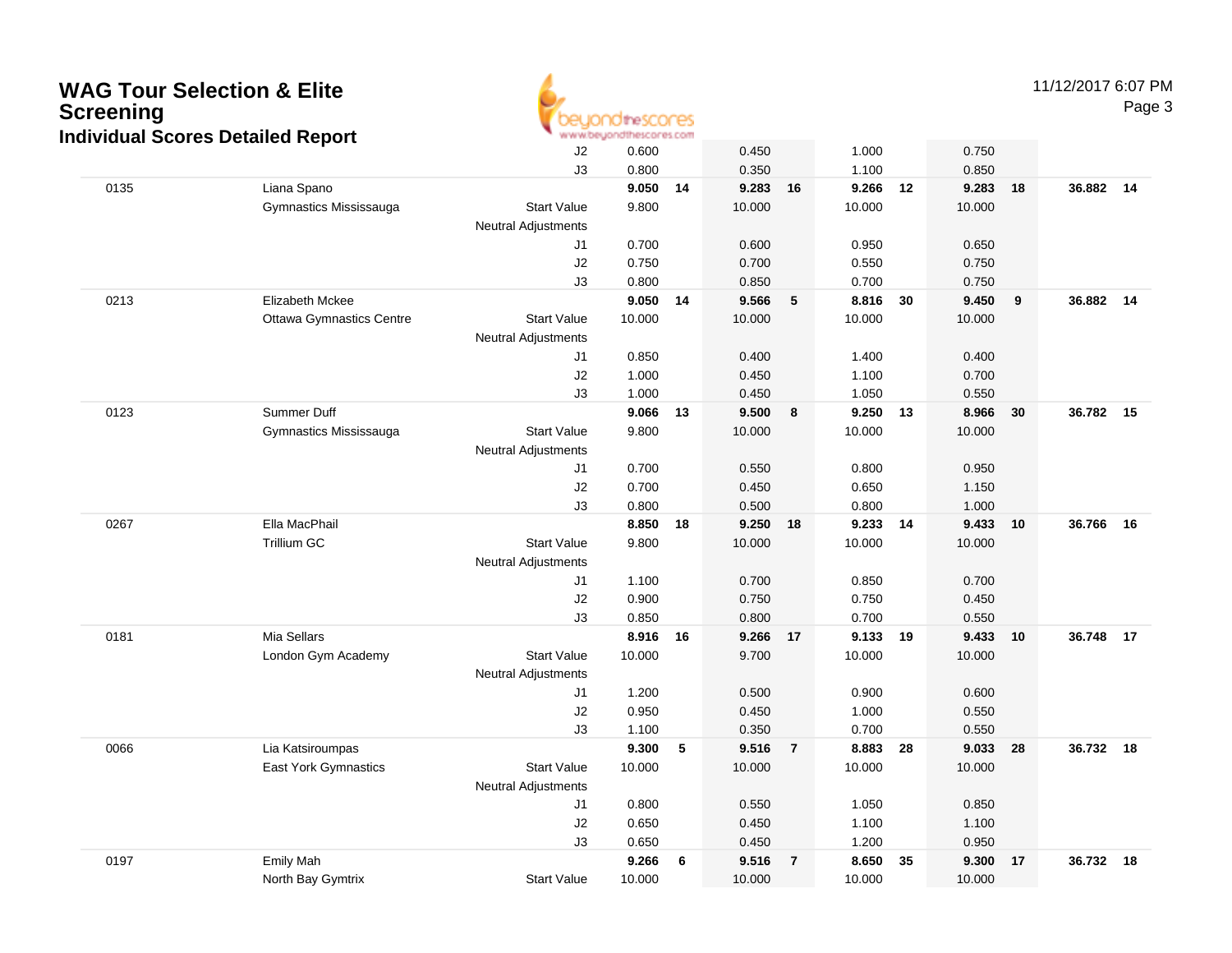

11/12/2017 6:07 PMPage 4

|      |                                   | <b>Neutral Adjustments</b> |                |                |                |                |                   |    |                   |    |        |    |
|------|-----------------------------------|----------------------------|----------------|----------------|----------------|----------------|-------------------|----|-------------------|----|--------|----|
|      |                                   | J1                         | 0.650          |                | 0.450          |                | 1.300             |    | 0.850             |    |        |    |
|      |                                   | J2                         | 0.750          |                | 0.450          |                | 1.500             |    | 0.650             |    |        |    |
|      |                                   | J3                         | 0.800          |                | 0.550          |                | 1.250             |    | 0.600             |    |        |    |
| 0017 | Jenny Christmas                   |                            | 9.050          | 14             | 9.350          | 13             | 8.816             | 30 | 9.383             | 13 | 36.599 | 19 |
|      | <b>Burlington Gymnastics Club</b> | <b>Start Value</b>         | 10.000         |                | 10.000         |                | 10.000            |    | 10.000            |    |        |    |
|      |                                   | <b>Neutral Adjustments</b> |                |                |                |                |                   |    |                   |    |        |    |
|      |                                   | J1                         | 1.000          |                | 0.550          |                | 1.000             |    | 0.600             |    |        |    |
|      |                                   | J2                         | 0.850          |                | 0.750          |                | 1.300             |    | 0.650             |    |        |    |
|      |                                   | J3                         | 1.000          |                | 0.650          |                | 1.250             |    | 0.600             |    |        |    |
| 0104 | Mikayla Wolfe                     |                            | 8.850          | 18             | 9.516          | $\overline{7}$ | 8.900 27          |    | 9.300             | 17 | 36.566 | 20 |
|      | <b>Global Gymnastics</b>          | <b>Start Value</b>         | 9.800          |                | 10.000         |                | 9.700             |    | 10.000            |    |        |    |
|      |                                   | <b>Neutral Adjustments</b> |                |                |                |                |                   |    |                   |    |        |    |
|      |                                   | J1                         | 1.050          |                | 0.400          |                | 0.900             |    | 0.600             |    |        |    |
|      |                                   | J2                         | 0.950          |                | 0.450          |                | 0.850             |    | 0.750             |    |        |    |
|      |                                   | J3                         | 0.850          |                | 0.600          |                | 0.650             |    | 0.750             |    |        |    |
| 0189 | Laura Mogilnicki                  |                            | 9.216          | 8              | 9.366          | 12             | 8.650             | 35 | 9.333             | 15 | 36.565 | 21 |
|      | <b>Milton Springers</b>           | <b>Start Value</b>         | 10.000         |                | 10.000         |                | 10.000            |    | 10.000            |    |        |    |
|      |                                   | <b>Neutral Adjustments</b> |                |                |                |                |                   |    |                   |    |        |    |
|      |                                   | J1                         | 0.750          |                | 0.600          |                | 1.400             |    | 0.700             |    |        |    |
|      |                                   | J2                         | 0.700          |                | 0.650          |                | 1.200             |    | 0.650             |    |        |    |
|      |                                   | J3                         | 0.900          |                | 0.650          |                | 1.450             |    | 0.650             |    |        |    |
| 0195 | <b>Chloe Theriault</b>            |                            | 9.416          | $\overline{2}$ | 9.133          | 23             | 8.733 34          |    | 9.233             | 21 | 36.515 | 22 |
|      | Niagara Falls Lightning           | <b>Start Value</b>         | 10.000         |                | 10.000         |                | 10.000            |    | 10.000            |    |        |    |
|      |                                   | <b>Neutral Adjustments</b> |                |                |                |                |                   |    |                   |    |        |    |
|      |                                   | J1                         | 0.600          |                | 0.800          |                | 1.200             |    | 0.750             |    |        |    |
|      |                                   | J2                         | 0.550          |                | 0.900          |                | 1.300             |    | 0.650             |    |        |    |
|      | Leah Anderson                     | J3                         | 0.600<br>8.850 | 18             | 0.900<br>9.250 | 18             | 1.300<br>9.216 15 |    | 0.900<br>9.150 24 |    | 36.466 | 23 |
| 0071 | <b>Futures Gymnastics</b>         | <b>Start Value</b>         | 9.800          |                | 10.000         |                | 10.000            |    | 10.000            |    |        |    |
|      |                                   | <b>Neutral Adjustments</b> |                |                |                |                |                   |    |                   |    |        |    |
|      |                                   | J1                         | 1.000          |                | 0.600          |                | 0.750             |    | 0.800             |    |        |    |
|      |                                   | J2                         | 1.000          |                | 0.750          |                | 0.700             |    | 0.850             |    |        |    |
|      |                                   | J3                         | 0.850          |                | 0.900          |                | 0.900             |    | 0.900             |    |        |    |
| 0009 | Shea Skinn-Wai                    |                            | 8.800          | 21             | 9.266 17       |                | 9.116 20          |    | 9.266             | 19 | 36.448 | 24 |
|      | <b>Bluewater</b>                  | <b>Start Value</b>         | 10.000         |                | 10.000         |                | 10.000            |    | 10.000            |    |        |    |
|      |                                   | <b>Neutral Adjustments</b> |                |                |                |                |                   |    |                   |    |        |    |
|      |                                   | J1                         | 1.150          |                | 0.600          |                | 1.100             |    | 0.800             |    |        |    |
|      |                                   | J2                         | 1.150          |                | 0.850          |                | 0.800             |    | 0.750             |    |        |    |
|      |                                   | J3                         | 1.300          |                | 0.750          |                | 0.750             |    | 0.650             |    |        |    |
|      |                                   |                            |                |                |                |                |                   |    |                   |    |        |    |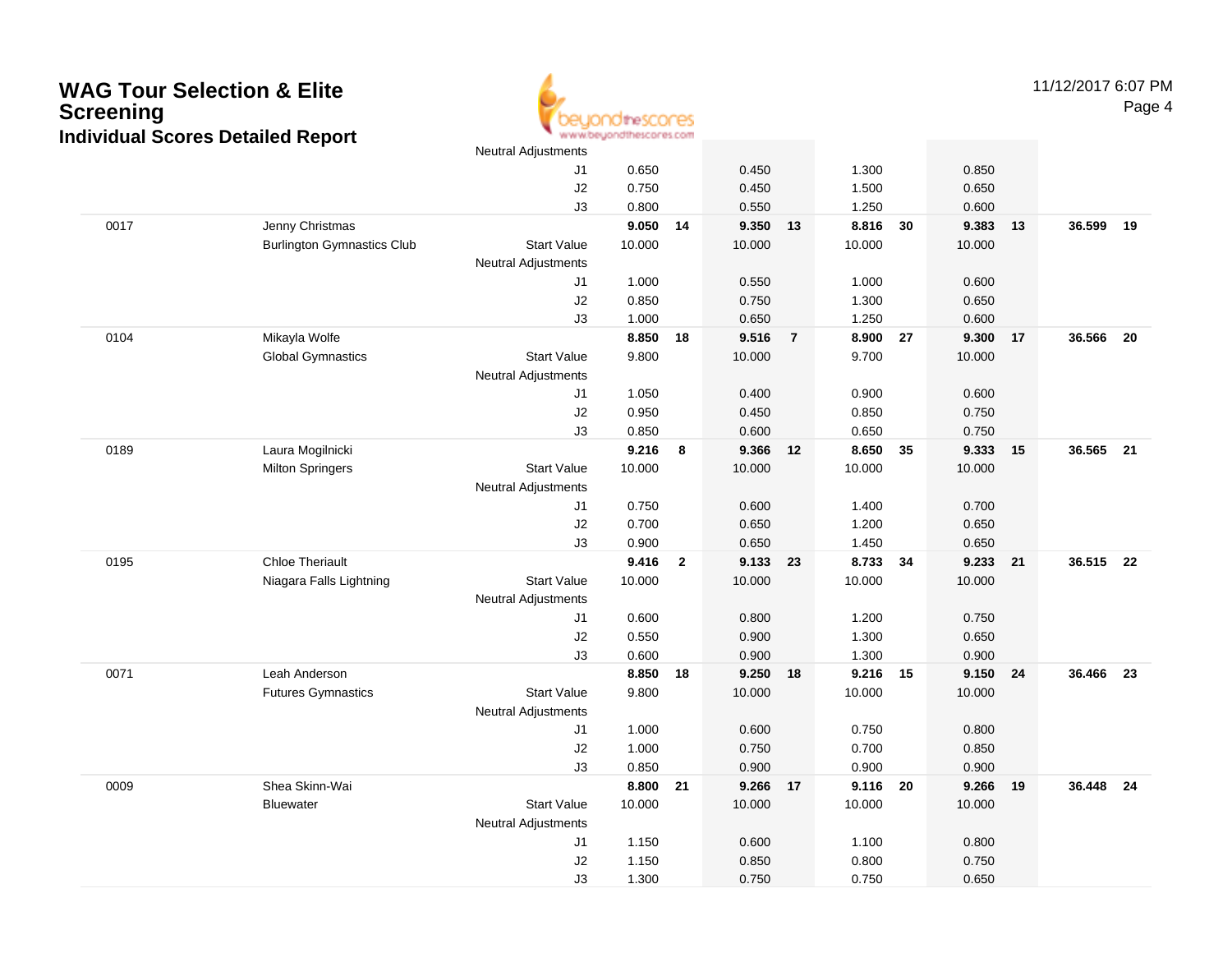| <b>WAG Tour Selection &amp; Elite</b><br><b>Screening</b><br><b>Individual Scores Detailed Report</b> |                                                        |                                              | dtheSCONES<br>www.beyondthescores.com |      |                 |    |                 |                  |                 |    | 11/12/2017 6:07 PM | Page 5 |
|-------------------------------------------------------------------------------------------------------|--------------------------------------------------------|----------------------------------------------|---------------------------------------|------|-----------------|----|-----------------|------------------|-----------------|----|--------------------|--------|
| 0142                                                                                                  | Brooklyn Lavallee<br><b>Gymzone Gymnastics/Sudbury</b> | <b>Start Value</b>                           | 9.216<br>9.800                        | 8    | 8.333<br>10.000 | 36 | 9.483<br>10.000 | $\boldsymbol{3}$ | 9.383<br>10.000 | 13 | 36.415             | - 25   |
|                                                                                                       | Laurels                                                |                                              |                                       |      |                 |    |                 |                  |                 |    |                    |        |
|                                                                                                       |                                                        | <b>Neutral Adjustments</b><br>J <sub>1</sub> | 0.600                                 |      | 1.650           |    | 0.550           |                  | 0.500           |    |                    |        |
|                                                                                                       |                                                        | $\sf J2$                                     | 0.600                                 |      | 1.700           |    | 0.500           |                  | 0.700           |    |                    |        |
|                                                                                                       |                                                        | J3                                           | 0.550                                 |      | 1.650           |    | 0.500           |                  | 0.650           |    |                    |        |
| 0152                                                                                                  | Alyssa Scott                                           |                                              | 9.250                                 | -7   | 9.133           | 23 | 9.066           | -21              | 8.950           | 31 | 36.399             | 26     |
|                                                                                                       | Hamilton Wentworth Regionettes                         | <b>Start Value</b>                           | 10.000                                |      | 10.000          |    | 10.000          |                  | 10.000          |    |                    |        |
|                                                                                                       |                                                        | <b>Neutral Adjustments</b>                   |                                       |      |                 |    |                 |                  |                 |    |                    |        |
|                                                                                                       |                                                        | J <sub>1</sub>                               | 0.750                                 |      | 0.750           |    | 1.000           |                  | 1.150           |    |                    |        |
|                                                                                                       |                                                        | J2                                           | 0.650                                 |      | 0.800           |    | 0.850           |                  | 0.950           |    |                    |        |
|                                                                                                       |                                                        | J3                                           | 0.850                                 |      | 1.050           |    | 0.950           |                  | 1.050           |    |                    |        |
| 0248                                                                                                  | Zahra Zeineddine                                       |                                              | 9.016                                 | - 15 | 9.383           | 11 | 8.766           | 33               | 9.233           | 21 | 36.398             | 27     |
|                                                                                                       | <b>Revolution Gymnastics And Sports</b><br>Centre      | <b>Start Value</b>                           | 10.000                                |      | 10.000          |    | 10.000          |                  | 10.000          |    |                    |        |
|                                                                                                       |                                                        | <b>Neutral Adjustments</b>                   |                                       |      |                 |    |                 |                  |                 |    |                    |        |
|                                                                                                       |                                                        | J1                                           | 0.900                                 |      | 0.550           |    | 1.050           |                  | 0.900           |    |                    |        |
|                                                                                                       |                                                        | J2                                           | 0.900                                 |      | 0.500           |    | 1.450           |                  | 0.700           |    |                    |        |
|                                                                                                       |                                                        | J3                                           | 1.150                                 |      | 0.800           |    | 1.200           |                  | 0.700           |    |                    |        |
| 0193                                                                                                  | Ainsley Wisson                                         |                                              | 8.783                                 | 22   | 9.583           | 4  | 9.183           | - 16             | 8.833           | 35 | 36.382             | -28    |
|                                                                                                       | <b>Milton Springers</b>                                | <b>Start Value</b>                           | 10.000                                |      | 10.000          |    | 10.000          |                  | 10.000          |    |                    |        |
|                                                                                                       |                                                        | <b>Neutral Adjustments</b>                   |                                       |      |                 |    |                 |                  |                 |    |                    |        |
|                                                                                                       |                                                        | J1                                           | 1.300                                 |      | 0.500           |    | 0.800           |                  | 1.250           |    |                    |        |
|                                                                                                       |                                                        | J2                                           | 1.200                                 |      | 0.400           |    | 0.900           |                  | 1.150           |    |                    |        |
|                                                                                                       |                                                        | J3                                           | 1.150                                 |      | 0.350           |    | 0.750           |                  | 1.100           |    |                    |        |
| 0025                                                                                                  | Olivia Moore                                           |                                              | 8.883 17                              |      | 8.700           | 33 | 9.150 18        |                  | 9.633           | 4  | 36.366             | 29     |
|                                                                                                       | <b>Burlington Gymnastics Club</b>                      | <b>Start Value</b>                           | 10.000                                |      | 10.000          |    | 10.000          |                  | 10.000          |    |                    |        |
|                                                                                                       |                                                        | <b>Neutral Adjustments</b>                   |                                       |      |                 |    |                 |                  |                 |    |                    |        |
|                                                                                                       |                                                        | J1                                           | 1.050                                 |      | 1.250           |    | 0.950           |                  | 0.400           |    |                    |        |
|                                                                                                       |                                                        | J <sub>2</sub>                               | 1.050                                 |      | 1.250           |    | 0.800           |                  | 0.350           |    |                    |        |
| 0148                                                                                                  | Samantha Shore                                         | J3                                           | 1.250                                 |      | 1.400           |    | 0.800<br>9.016  |                  | 0.350           |    | 36.365             | 30     |
|                                                                                                       |                                                        |                                              | 9.383                                 | -3   | 8.283           | 37 |                 | 23               | 9.683           | 3  |                    |        |
|                                                                                                       | <b>Gyros Gymnastics</b>                                | <b>Start Value</b>                           | 10.000                                |      | 9.500           |    | 10.000          |                  | 10.000          |    |                    |        |
|                                                                                                       |                                                        | <b>Neutral Adjustments</b><br>J1             | 0.600                                 |      | 1.200           |    | 1.050           |                  | 0.250           |    |                    |        |
|                                                                                                       |                                                        | $\sf J2$                                     | 0.600                                 |      | 1.350           |    | 0.950           |                  | 0.450           |    |                    |        |
|                                                                                                       |                                                        | J3                                           | 0.650                                 |      | 1.100           |    | 0.950           |                  | 0.250           |    |                    |        |
| 0210                                                                                                  | Amanda Henderson                                       |                                              | 8.816 20                              |      | 9.100 25        |    | 9.166 17        |                  | 9.233 21        |    | 36.315 31          |        |
|                                                                                                       | <b>Ottawa Gymnastics Centre</b>                        | <b>Start Value</b>                           | 9.800                                 |      | 10.000          |    | 10.000          |                  | 10.000          |    |                    |        |
|                                                                                                       |                                                        | Neutral Adjustments                          |                                       |      |                 |    |                 |                  |                 |    |                    |        |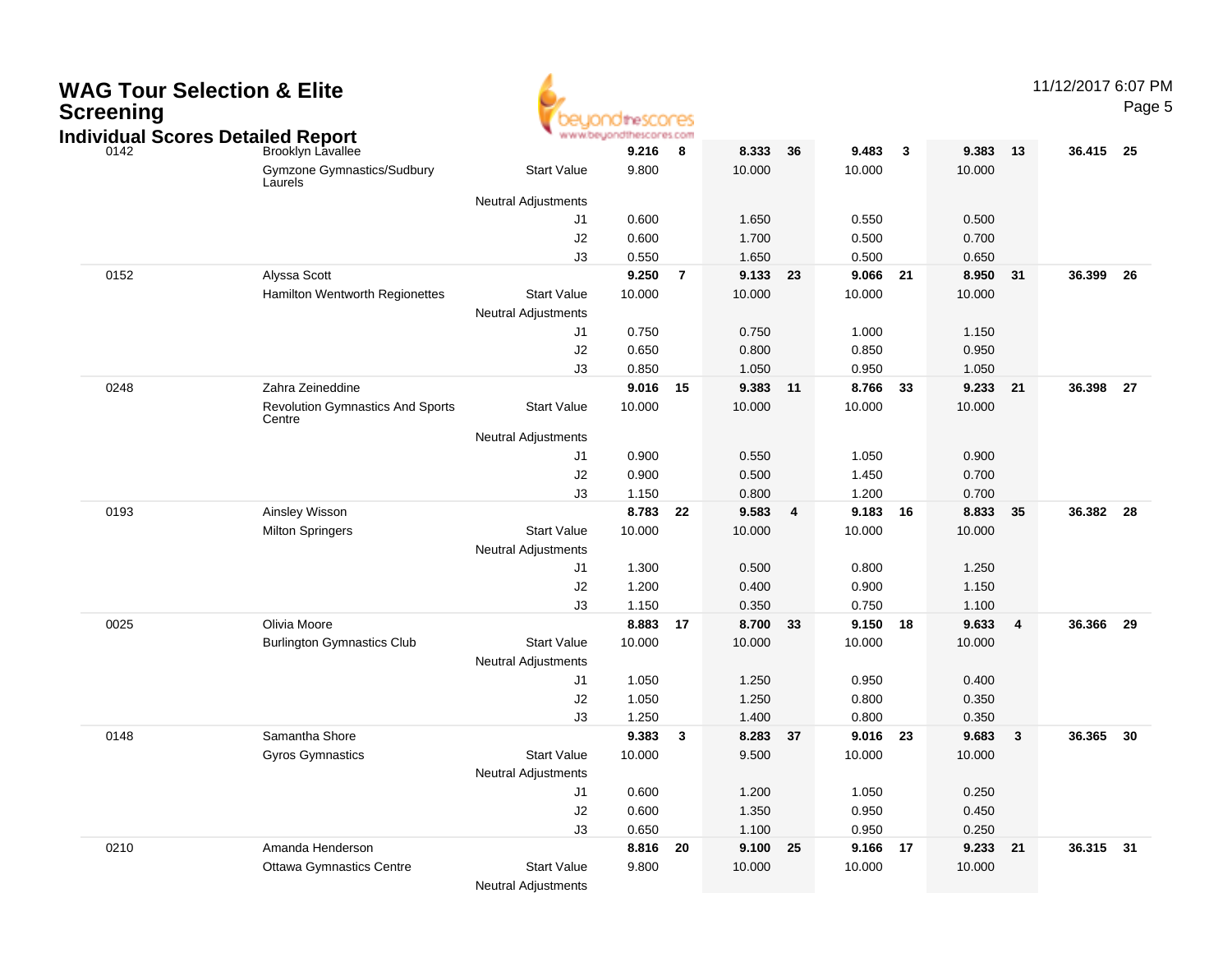| <b>WAG Tour Selection &amp; Elite</b><br><b>Screening</b><br><b>Individual Scores Detailed Report</b> |                                                 |                            | nescores<br>www.beyondthescores.com |    |                         |    |                         |              |                         |    | 11/12/2017 6:07 PM | Page 6 |
|-------------------------------------------------------------------------------------------------------|-------------------------------------------------|----------------------------|-------------------------------------|----|-------------------------|----|-------------------------|--------------|-------------------------|----|--------------------|--------|
|                                                                                                       |                                                 | J <sub>1</sub><br>J2<br>J3 | 1.100<br>0.950<br>0.900             |    | 0.950<br>0.900<br>0.850 |    | 1.000<br>0.800<br>0.700 |              | 0.700<br>0.650<br>0.950 |    |                    |        |
| 0092                                                                                                  | Olivia Daniels                                  |                            | 9.050 14                            |    | 8.700                   | 33 | 9.116                   | 20           | 9.416                   | 11 | 36.282 32          |        |
|                                                                                                       | Georgian Bay Phoenix Gymnastics                 | <b>Start Value</b>         | 9.800                               |    | 10.000                  |    | 10.000                  |              | 10.000                  |    |                    |        |
|                                                                                                       |                                                 | <b>Neutral Adjustments</b> |                                     |    |                         |    |                         |              |                         |    |                    |        |
|                                                                                                       |                                                 | J1                         | 0.750                               |    | 1.250                   |    | 0.950                   |              | 0.550                   |    |                    |        |
|                                                                                                       |                                                 | J2                         | 0.800                               |    | 1.200                   |    | 1.000                   |              | 0.600                   |    |                    |        |
| 0202                                                                                                  | Rachel Van Namen                                | J3                         | 0.700<br>8.450 30                   |    | 1.450<br>9.016          | 29 | 0.700<br>9.283          | 11           | 0.600<br>9.533          | 6  | 36.282 32          |        |
|                                                                                                       | Northern Stars                                  | <b>Start Value</b>         | 10.000                              |    | 10.000                  |    | 10.000                  |              | 10.000                  |    |                    |        |
|                                                                                                       |                                                 | <b>Neutral Adjustments</b> |                                     |    |                         |    |                         |              |                         |    |                    |        |
|                                                                                                       |                                                 | J1                         | 1.600                               |    | 0.900                   |    | 0.900                   |              | 0.450                   |    |                    |        |
|                                                                                                       |                                                 | J2                         | 1.650                               |    | 0.950                   |    | 0.550                   |              | 0.500                   |    |                    |        |
|                                                                                                       |                                                 | J3                         | 1.400                               |    | 1.100                   |    | 0.700                   |              | 0.450                   |    |                    |        |
| 0076                                                                                                  | Madison Dean                                    |                            | 8.800                               | 21 | 9.200                   | 20 | 9.000                   | 24           | 9.266                   | 19 | 36.266             | 33     |
|                                                                                                       | <b>Futures Gymnastics</b>                       | <b>Start Value</b>         | 9.800                               |    | 10.000                  |    | 10.000                  |              | 10.000                  |    |                    |        |
|                                                                                                       |                                                 | <b>Neutral Adjustments</b> |                                     |    |                         |    |                         |              |                         |    |                    |        |
|                                                                                                       |                                                 | J1                         | 0.900                               |    | 0.700                   |    | 1.000                   |              | 0.750                   |    |                    |        |
|                                                                                                       |                                                 | J2                         | 1.000                               |    | 0.750                   |    | 1.000                   |              | 0.650                   |    |                    |        |
|                                                                                                       |                                                 | J3                         | 1.100                               |    | 0.950                   |    | 1.000                   |              | 0.800                   |    |                    |        |
| 0164                                                                                                  | <b>Emily Taylor</b>                             |                            | 8.433 31                            |    | 9.033                   | 28 | 9.283                   | 11           | 9.466                   | 8  | 36.215 34          |        |
|                                                                                                       | Kawartha Gymnastics                             | <b>Start Value</b>         | 9.000                               |    | 10.000                  |    | 10.000                  |              | 10.000                  |    |                    |        |
|                                                                                                       |                                                 | <b>Neutral Adjustments</b> |                                     |    |                         |    |                         |              |                         |    |                    |        |
|                                                                                                       |                                                 | J1                         | 0.600                               |    | 0.850                   |    | 0.650                   |              | 0.700                   |    |                    |        |
|                                                                                                       |                                                 | J2                         | 0.650                               |    | 1.100                   |    | 0.700                   |              | 0.400                   |    |                    |        |
|                                                                                                       |                                                 | J3                         | 0.450<br>8.650 24                   |    | 0.950                   |    | 0.800<br>9.483          |              | 0.500<br>8.600          |    | 35.999             | 35     |
| 0217                                                                                                  | Paige Busby<br><b>Pickering Athletic Centre</b> | <b>Start Value</b>         | 9.800                               |    | 9.266<br>10.000         | 17 | 10.000                  | $\mathbf{3}$ | 10.000                  | 38 |                    |        |
|                                                                                                       |                                                 | <b>Neutral Adjustments</b> |                                     |    |                         |    |                         |              |                         |    |                    |        |
|                                                                                                       |                                                 | J1                         | 1.000                               |    | 0.700                   |    | 0.500                   |              | 1.300                   |    |                    |        |
|                                                                                                       |                                                 | J2                         | 1.200                               |    | 0.700                   |    | 0.600                   |              | 1.300                   |    |                    |        |
|                                                                                                       |                                                 | J3                         | 1.250                               |    | 0.800                   |    | 0.450                   |              | 1.600                   |    |                    |        |
| 0145                                                                                                  | Rachel Uguccioni                                |                            | 9.200                               | 9  | 9.316                   | 15 | 8.600                   | 37           | 8.866                   | 34 | 35.982 36          |        |
|                                                                                                       | Gymzone Gymnastics/Sudbury<br>Laurels           | <b>Start Value</b>         | 10.000                              |    | 10.000                  |    | 10.000                  |              | 10.000                  |    |                    |        |
|                                                                                                       |                                                 | <b>Neutral Adjustments</b> |                                     |    |                         |    |                         |              |                         |    |                    |        |
|                                                                                                       |                                                 | J1                         | 0.850                               |    | 0.650                   |    | 1.500                   |              | 1.000                   |    |                    |        |

A

J2

J3

0.800 0.550 1.400 1.300

0.750 0.850 1.300 1.100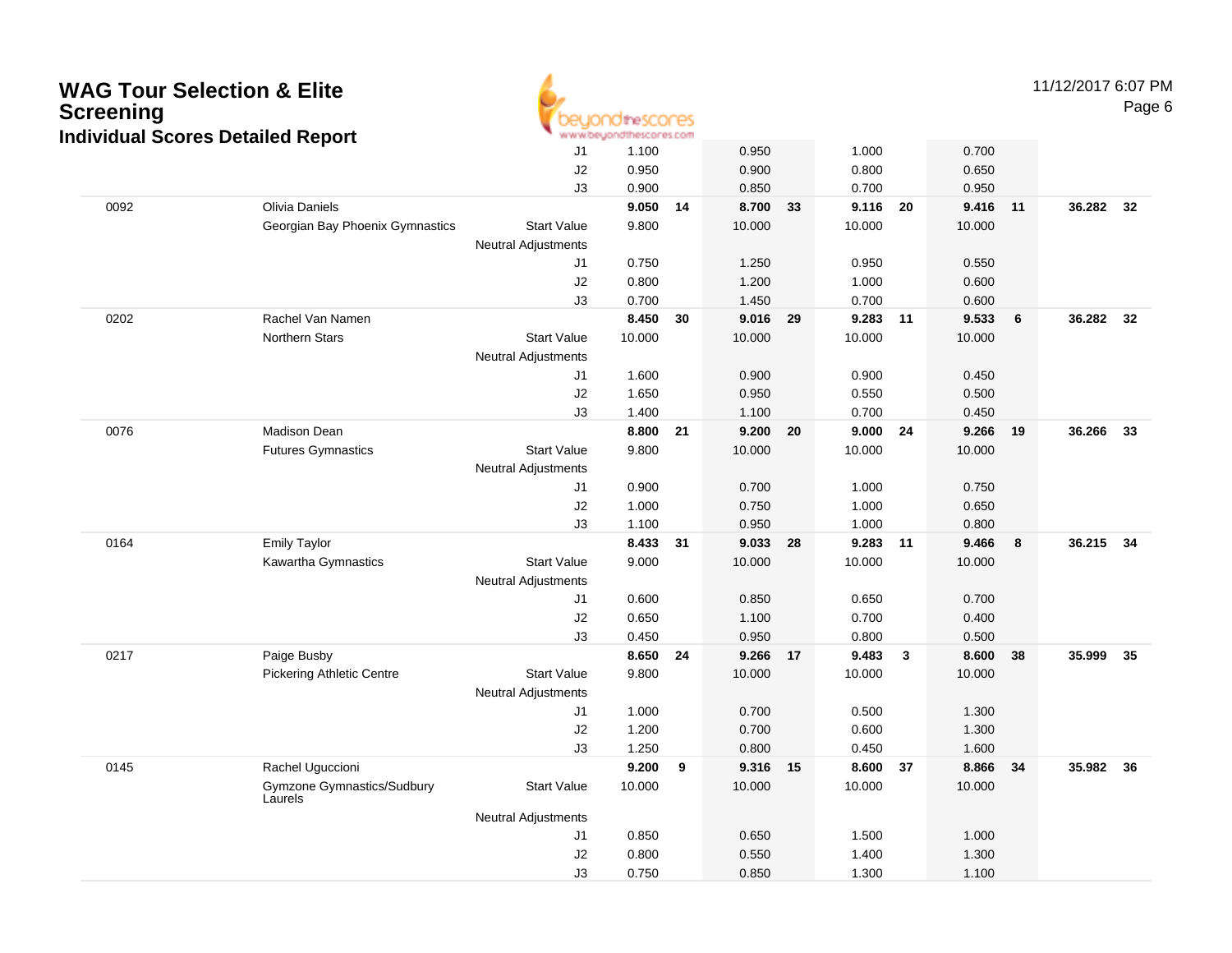

### 11/12/2017 6:07 PM

Page 7

|      | ndividual Scores Detailed Report  |                            | * www.beyondthescores.com |    |          |                 |          |                         |          |    |        |      |
|------|-----------------------------------|----------------------------|---------------------------|----|----------|-----------------|----------|-------------------------|----------|----|--------|------|
| 0211 | Madisson Kelleher-Radey           |                            | 8.916 16                  |    | 9.133 23 |                 | 8.900 27 |                         | 9.016    | 29 | 35.965 | - 37 |
|      | <b>Ottawa Gymnastics Centre</b>   | <b>Start Value</b>         | 10.000                    |    | 10.000   |                 | 10.000   |                         | 10.000   |    |        |      |
|      |                                   | Neutral Adjustments        |                           |    |          |                 |          |                         | $-0.100$ |    |        |      |
|      |                                   | J1                         | 1.050                     |    | 0.850    |                 | 1.200    |                         | 1.000    |    |        |      |
|      |                                   | J2                         | 1.100                     |    | 0.800    |                 | 1.000    |                         | 0.900    |    |        |      |
|      |                                   | J3                         | 1.100                     |    | 0.950    |                 | 1.100    |                         | 0.750    |    |        |      |
| 0147 | Molly Kohn                        |                            | 8.516                     | 29 | 8.750    | 32              | 9.316    | $\overline{\mathbf{9}}$ | 9.316    | 16 | 35.898 | 38   |
|      | <b>Gyros Gymnastics</b>           | <b>Start Value</b>         | 9.800                     |    | 10.000   |                 | 10.000   |                         | 10.000   |    |        |      |
|      |                                   | <b>Neutral Adjustments</b> |                           |    |          |                 |          |                         |          |    |        |      |
|      |                                   | J1                         | 1.250                     |    | 1.150    |                 | 0.750    |                         | 0.550    |    |        |      |
|      |                                   | J2                         | 1.350                     |    | 1.250    |                 | 0.700    |                         | 0.850    |    |        |      |
|      |                                   | J3                         | 1.250                     |    | 1.350    |                 | 0.600    |                         | 0.650    |    |        |      |
| 0154 | <b>Hailey Kohler</b>              |                            | 8.600                     | 26 | 9.150 22 |                 | 8.900 27 |                         | 9.100    | 25 | 35.750 | 39   |
|      | <b>Infinity Gymnastics Centre</b> | <b>Start Value</b>         | 9.000                     |    | 10.000   |                 | 10.000   |                         | 10.000   |    |        |      |
|      |                                   | Neutral Adjustments        |                           |    |          |                 |          |                         |          |    |        |      |
|      |                                   | J1                         | 0.450                     |    | 0.650    |                 | 1.150    |                         | 1.050    |    |        |      |
|      |                                   | $\sf J2$                   | 0.300                     |    | 0.950    |                 | 1.000    |                         | 0.750    |    |        |      |
|      |                                   | J3                         | 0.450                     |    | 0.950    |                 | 1.150    |                         | 0.900    |    |        |      |
| 0062 | <b>Gabrielle Bailey</b>           |                            | 9.100                     | 12 | 9.533    | $6\phantom{1}6$ | 7.600    | 46                      | 9.450    | 9  | 35.683 | 40   |
|      | Dynamo Gymnastics                 | <b>Start Value</b>         | 10.000                    |    | 10.000   |                 | 9.500    |                         | 10.000   |    |        |      |
|      |                                   | <b>Neutral Adjustments</b> |                           |    |          |                 |          |                         |          |    |        |      |
|      |                                   | J1                         | 1.000                     |    | 0.500    |                 | 1.700    |                         | 0.650    |    |        |      |
|      |                                   | $\sf J2$                   | 0.800                     |    | 0.400    |                 | 2.100    |                         | 0.450    |    |        |      |
|      |                                   | J3                         | 0.900                     |    | 0.500    |                 | 1.900    |                         | 0.550    |    |        |      |
| 0081 | Rachel Mendonza                   |                            | 8.566                     | 28 | 9.133 23 |                 | 8.550    | 38                      | 9.433    | 10 | 35.682 | 41   |
|      | <b>Futures Gymnastics</b>         | <b>Start Value</b>         | 9.800                     |    | 9.700    |                 | 10.000   |                         | 10.000   |    |        |      |
|      |                                   | <b>Neutral Adjustments</b> |                           |    |          |                 |          |                         |          |    |        |      |
|      |                                   | J1                         | 1.200                     |    | 0.500    |                 | 1.250    |                         | 0.600    |    |        |      |
|      |                                   | J2                         | 1.100                     |    | 0.600    |                 | 1.500    |                         | 0.550    |    |        |      |
|      |                                   | J3                         | 1.400                     |    | 0.600    |                 | 1.600    |                         | 0.550    |    |        |      |
| 0046 | Yasmeen Bouquet                   |                            | 8.566                     | 28 | 8.750    | 32              | 9.266    | 12                      | 8.966    | 30 | 35.548 | - 42 |
|      | Corona Competitive                | <b>Start Value</b>         | 9.800                     |    | 10.000   |                 | 10.000   |                         | 10.000   |    |        |      |
|      |                                   | <b>Neutral Adjustments</b> |                           |    |          |                 |          |                         |          |    |        |      |
|      |                                   | J1                         | 1.300                     |    | 1.100    |                 | 0.900    |                         | 1.000    |    |        |      |
|      |                                   | J2                         | 1.300                     |    | 1.200    |                 | 0.600    |                         | 1.100    |    |        |      |
|      |                                   | JЗ                         | 1.100                     |    | 1.450    |                 | 0.700    |                         | 1.000    |    |        |      |
| 0174 | Lauren Lowe                       |                            | 8.816                     | 20 | 9.066    | 26              | 8.100    | 43                      | 9.400    | 12 | 35.382 | 43   |
|      | <b>KSG Aurora</b>                 | <b>Start Value</b>         | 9.800                     |    | 10.000   |                 | 10.000   |                         | 10.000   |    |        |      |
|      |                                   | <b>Neutral Adjustments</b> |                           |    |          |                 |          |                         |          |    |        |      |
|      |                                   | J1                         | 0.950                     |    | 0.900    |                 | 1.700    |                         | 0.650    |    |        |      |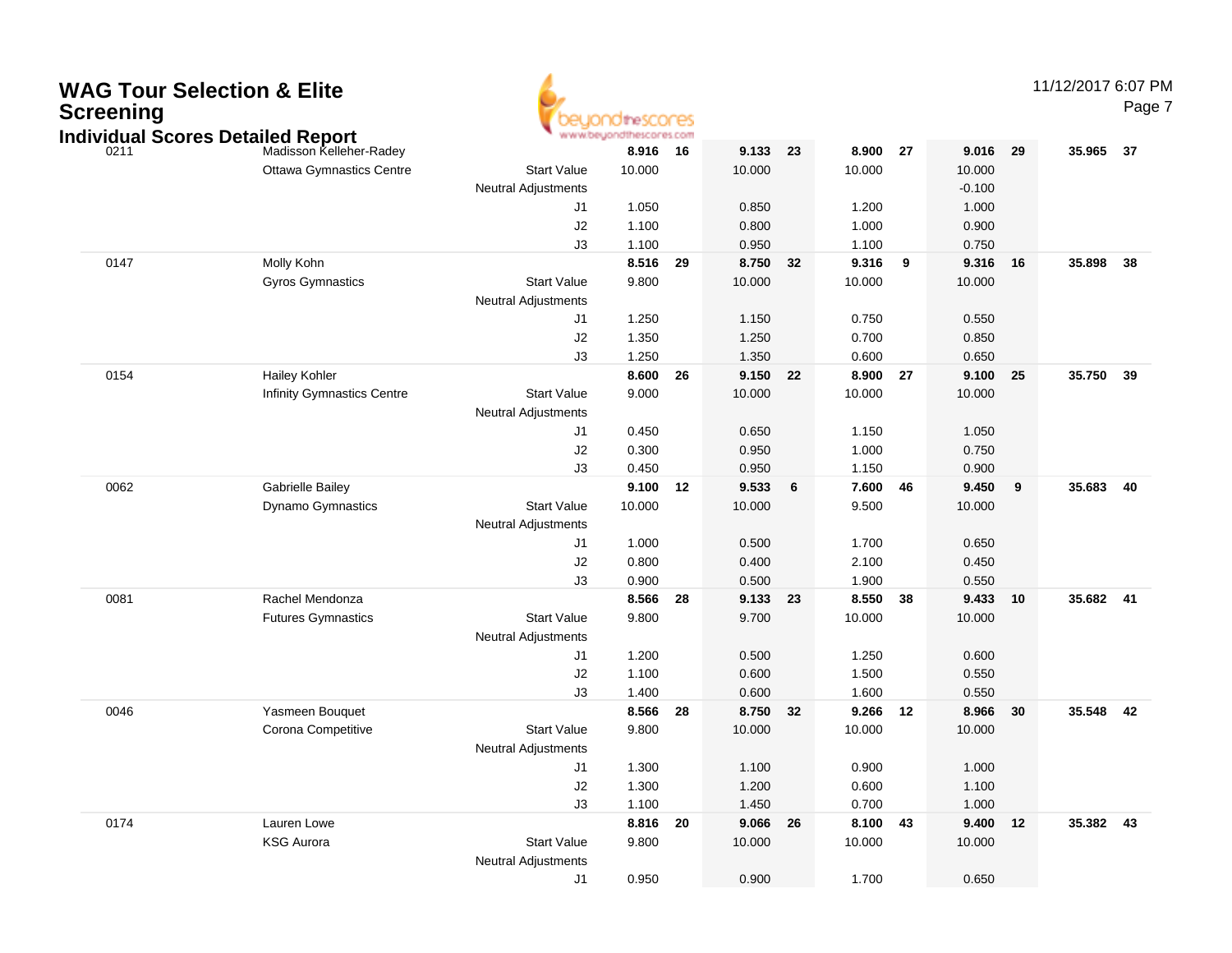

11/12/2017 6:07 PM

Page 8

|      | vidual Oborco Dolanca Report      | $\sf J2$<br>J3             | 1.100<br>0.900 |    | 1.100<br>0.800 |    | 1.900<br>2.100 |    | 0.650<br>0.500    |    |           |    |
|------|-----------------------------------|----------------------------|----------------|----|----------------|----|----------------|----|-------------------|----|-----------|----|
| 0289 | Greta Robinson                    |                            | 8.766          | 23 | 9.050          | 27 | 8.616          | 36 | 8.900             | 33 | 35.332 44 |    |
|      | <b>World Class Gymnastics</b>     | <b>Start Value</b>         | 9.800          |    | 10.000         |    | 10.000         |    | 10.000            |    |           |    |
|      |                                   | <b>Neutral Adjustments</b> |                |    |                |    |                |    |                   |    |           |    |
|      |                                   | J1                         | 1.100          |    | 0.750          |    | 1.400          |    | 1.050             |    |           |    |
|      |                                   | J2                         | 0.950          |    | 1.100          |    | 1.400          |    | 1.100             |    |           |    |
|      |                                   | J3                         | 1.050          |    | 1.000          |    | 1.350          |    | 1.150             |    |           |    |
| 0225 | Emma Bayliss                      |                            | 8.200          | 36 | 9.116 24       |    | 8.933          | 26 | 9.033             | 28 | 35.282 45 |    |
|      | <b>Pulsars Gymnastics Club</b>    | <b>Start Value</b>         | 9.000          |    | 10.000         |    | 10.000         |    | 10.000            |    |           |    |
|      |                                   | <b>Neutral Adjustments</b> |                |    |                |    |                |    |                   |    |           |    |
|      |                                   | J1                         | 0.850          |    | 0.850          |    | 1.000          |    | 1.100             |    |           |    |
|      |                                   | J2                         | 0.800          |    | 1.050          |    | 1.300          |    | 0.850             |    |           |    |
|      |                                   | J3                         | 0.750          |    | 0.750          |    | 0.900          |    | 0.950             |    |           |    |
| 0124 | Jordan Duff                       |                            | 9.066          | 13 | 9.416 10       |    | 8.233          | 40 | 8.550             | 39 | 35.265 46 |    |
|      | Gymnastics Mississauga            | <b>Start Value</b>         | 9.800          |    | 10.000         |    | 9.500          |    | 10.000            |    |           |    |
|      |                                   | <b>Neutral Adjustments</b> |                |    |                |    |                |    |                   |    |           |    |
|      |                                   | J1                         | 0.800          |    | 0.550          |    | 1.300          |    | 1.450             |    |           |    |
|      |                                   | J2                         | 0.650          |    | 0.700          |    | 1.400          |    | 1.400             |    |           |    |
|      |                                   | J3                         | 0.750          |    | 0.500          |    | 1.100          |    | 1.500             |    |           |    |
| 0231 | Kinley Fisher                     |                            | 8.416          | 32 | 8.966          | 30 | 8.733 34       |    | 9.050 27          |    | 35.165 47 |    |
|      | <b>Pulsars Gymnastics Club</b>    | <b>Start Value</b>         | 10.000         |    | 10.000         |    | 10.000         |    | 10.000            |    |           |    |
|      |                                   | <b>Neutral Adjustments</b> |                |    |                |    |                |    |                   |    |           |    |
|      |                                   | J1                         | 1.500          |    | 1.000          |    | 1.400          |    | 0.950             |    |           |    |
|      |                                   | J2                         | 1.700          |    | 0.900          |    | 1.200          |    | 1.000             |    |           |    |
|      |                                   | J3                         | 1.550          |    | 1.200          |    | 1.200          |    | 0.900             |    |           |    |
| 0276 | Julianne Bica                     |                            | 8.616          | 25 | 8.550          | 35 | 8.800          | 31 | 9.166 23          |    | 35.132 48 |    |
|      | Tumblers                          | <b>Start Value</b>         | 9.500          |    | 10.000         |    | 10.000         |    | 10.000            |    |           |    |
|      |                                   | <b>Neutral Adjustments</b> |                |    |                |    |                |    |                   |    |           |    |
|      |                                   | J1                         | 1.000          |    | 1.450          |    | 1.300          |    | 0.700             |    |           |    |
|      |                                   | J2                         | 0.800          |    | 1.550          |    | 1.100          |    | 0.950             |    |           |    |
| 0151 | Michela DiMarcantonio             | J3                         | 0.850<br>9.100 |    | 1.350<br>7.750 | 40 | 1.200<br>8.783 | 32 | 0.850<br>9.183 22 |    | 34.816    | 49 |
|      | Hamilton Wentworth Regionettes    | <b>Start Value</b>         | 10.000         | 12 | 9.700          |    | 10.000         |    | 10.000            |    |           |    |
|      |                                   | <b>Neutral Adjustments</b> |                |    |                |    |                |    |                   |    |           |    |
|      |                                   | J1                         | 0.900          |    | 1.750          |    | 1.400          |    | 0.800             |    |           |    |
|      |                                   | J2                         | 0.900          |    | 1.850          |    | 1.200          |    | 0.700             |    |           |    |
|      |                                   | J3                         | 0.900          |    | 2.250          |    | 1.050          |    | 0.950             |    |           |    |
| 0153 | Kierstin Barkell                  |                            | 8.166          | 37 | 9.333          | 14 | 8.066          | 44 | 9.233             | 21 | 34.798    | 50 |
|      | <b>Infinity Gymnastics Centre</b> | <b>Start Value</b>         | 9.800          |    | 10.000         |    | 10.000         |    | 10.000            |    |           |    |
|      |                                   |                            |                |    |                |    |                |    |                   |    |           |    |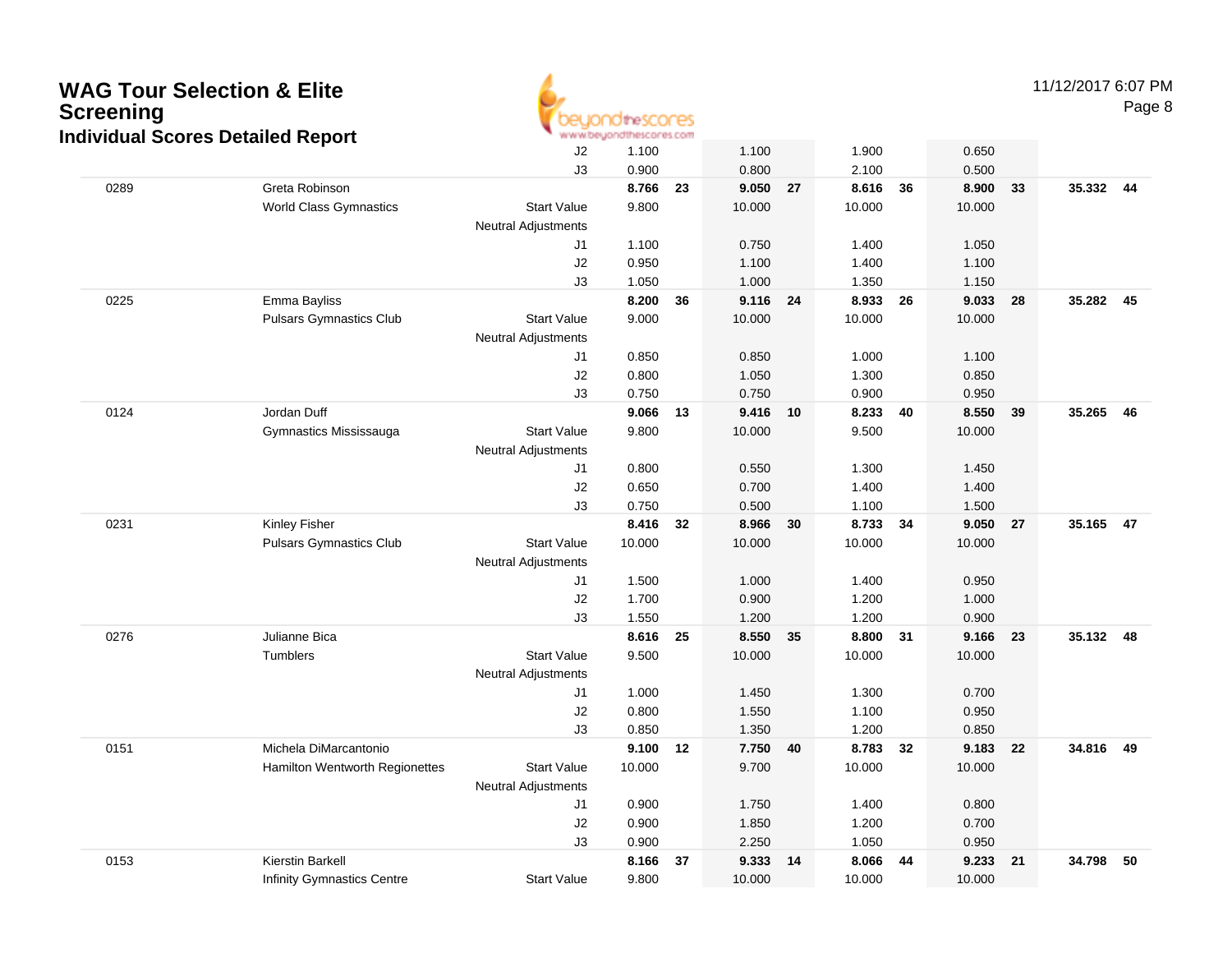

11/12/2017 6:07 PMPage 9

|      |                                | Neutral Adjustments        |          |    |          |    |          |                |        |    |           |    |
|------|--------------------------------|----------------------------|----------|----|----------|----|----------|----------------|--------|----|-----------|----|
|      |                                | J1                         | 1.600    |    | 0.750    |    | 1.900    |                | 0.800  |    |           |    |
|      |                                | J2                         | 1.600    |    | 0.550    |    | 1.800    |                | 0.750  |    |           |    |
|      |                                | J3                         | 1.700    |    | 0.700    |    | 2.100    |                | 0.750  |    |           |    |
| 0224 | Lynden Albert                  |                            | 8.800    | 21 | 8.833 31 |    | 8.883    | 28             | 8.266  | 42 | 34.782 51 |    |
|      | <b>Pulsars Gymnastics Club</b> | <b>Start Value</b>         | 10.000   |    | 9.700    |    | 10.000   |                | 10.000 |    |           |    |
|      |                                | Neutral Adjustments        |          |    |          |    |          |                |        |    |           |    |
|      |                                | J1                         | 1.300    |    | 0.850    |    | 1.100    |                | 1.900  |    |           |    |
|      |                                | J2                         | 1.000    |    | 0.750    |    | 1.200    |                | 1.500  |    |           |    |
|      |                                | J3                         | 1.300    |    | 1.000    |    | 1.050    |                | 1.800  |    |           |    |
| 0175 | Kate Michelberger              |                            | 8.233    | 34 | 7.400 41 |    | 9.450    | $\overline{4}$ | 9.533  | 6  | 34.616    | 52 |
|      | <b>KSG Aurora</b>              | <b>Start Value</b>         | 9.800    |    | 10.000   |    | 10.000   |                | 10.000 |    |           |    |
|      |                                | Neutral Adjustments        |          |    |          |    |          |                |        |    |           |    |
|      |                                | J1                         | 1.500    |    | 2.450    |    | 0.600    |                | 0.500  |    |           |    |
|      |                                | J2                         | 1.600    |    | 2.700    |    | 0.400    |                | 0.500  |    |           |    |
|      |                                | J3                         | 1.600    |    | 2.650    |    | 0.650    |                | 0.400  |    |           |    |
| 0064 | <b>Talia Lees</b>              |                            | 8.216    | 35 | 9.033 28 |    | 8.200 41 |                | 8.916  | 32 | 34.365    | 53 |
|      | Dynamo Gymnastics              | <b>Start Value</b>         | 9.000    |    | 10.000   |    | 10.000   |                | 10.000 |    |           |    |
|      |                                | <b>Neutral Adjustments</b> |          |    |          |    |          |                |        |    |           |    |
|      |                                | J1                         | 0.900    |    | 1.000    |    | 1.750    |                | 0.950  |    |           |    |
|      |                                | J2                         | 0.700    |    | 0.850    |    | 1.700    |                | 1.250  |    |           |    |
|      |                                | J3                         | 0.750    |    | 1.050    |    | 1.950    |                | 1.050  |    |           |    |
| 0196 | Victoria Desfosses             |                            | 8.850    | 18 | 7.833    | 39 | 8.933    | - 26           | 8.716  | 36 | 34.332 54 |    |
|      | North Bay Gymtrix              | <b>Start Value</b>         | 9.800    |    | 9.700    |    | 10.000   |                | 10.000 |    |           |    |
|      |                                | Neutral Adjustments        |          |    |          |    |          |                |        |    |           |    |
|      |                                | J1                         | 0.950    |    | 1.900    |    | 1.050    |                | 1.200  |    |           |    |
|      |                                | J2                         | 1.050    |    | 1.800    |    | 1.100    |                | 1.300  |    |           |    |
|      |                                | J3                         | 0.850    |    | 1.900    |    | 1.050    |                | 1.350  |    |           |    |
| 0201 | Lauren Bell                    |                            | 8.216 35 |    | 8.583 34 |    | 8.800 31 |                | 8.700  | 37 | 34.299    | 55 |
|      | <b>Northern Stars</b>          | <b>Start Value</b>         | 9.800    |    | 10.000   |    | 9.700    |                | 9.500  |    |           |    |
|      |                                | <b>Neutral Adjustments</b> |          |    |          |    |          |                |        |    |           |    |
|      |                                | J1                         | 1.700    |    | 1.300    |    | 1.000    |                | 0.850  |    |           |    |
|      |                                | J2                         | 1.500    |    | 1.350    |    | 0.800    |                | 0.750  |    |           |    |
|      |                                | J3                         | 1.550    |    | 1.600    |    | 0.900    |                | 0.800  |    |           |    |
| 0235 | Haley Hollander                |                            | 8.400    | 33 | 7.916 38 |    | 8.533    | 39             | 9.100  | 25 | 33.949    | 56 |
|      | <b>Pulsars Gymnastics Club</b> | <b>Start Value</b>         | 9.800    |    | 9.500    |    | 10.000   |                | 10.000 |    |           |    |
|      |                                | Neutral Adjustments        |          |    |          |    |          |                |        |    |           |    |
|      |                                | J1                         | 1.200    |    | 1.550    |    | 1.400    |                | 0.900  |    |           |    |
|      |                                | J2                         | 1.600    |    | 1.500    |    | 1.500    |                | 0.900  |    |           |    |
|      |                                | J3                         | 1.400    |    | 1.700    |    | 1.500    |                | 0.900  |    |           |    |